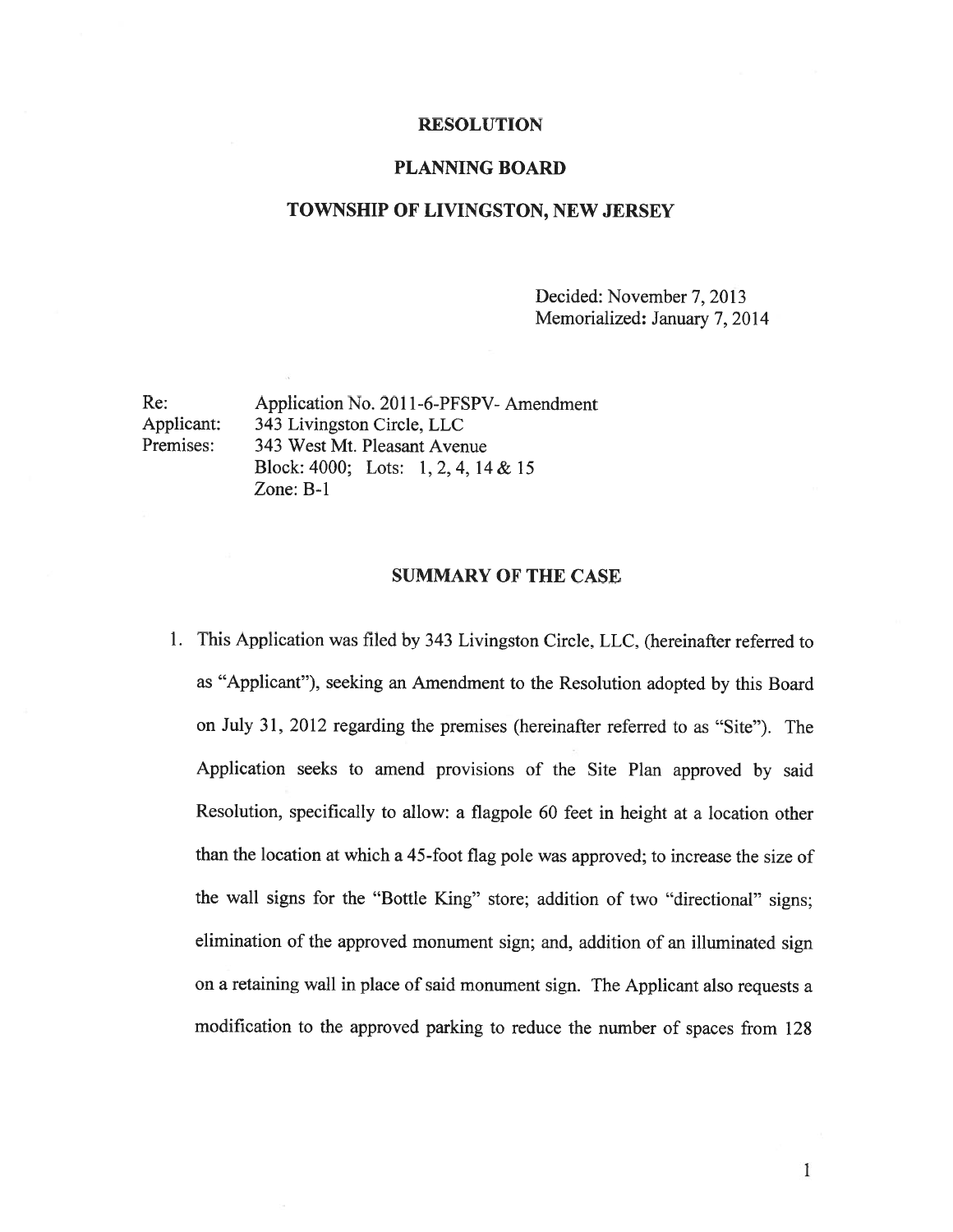spaces to 126; which would still exceed Township Code requirements of 125 parking spaces.

- 2. The Site is currently under construction in accordance with the provisions of the Site Plan approved by this Board in the Resolution dated July 31, 2012.
- 3. The Applicant was represented by Khoren Bandazian, Esq., of Brach Eichler, LLC, Roseland, New Jersey. The fees required by the Township Code have been paid, and all taxes are paid to date. The Applicant presented proof that proper notice was given, and all statutory requirements for invoking the jurisdiction and powers of this Board have been met.
- 4. A hearing was held with respec<sup>t</sup> to this Application on November 7, 2013.
- 5. Appearing on behalf of the Applicant were the following witnesses:
	- A: Stephen Schwartz, admitted as an exper<sup>t</sup> in architecture.
	- B: Kenneth Friedman, <sup>a</sup> principal of the Applicant entity.
	- C: Michael Lanzafama, of Casey & Keller, admitted as an exper<sup>t</sup> in engineering and planning;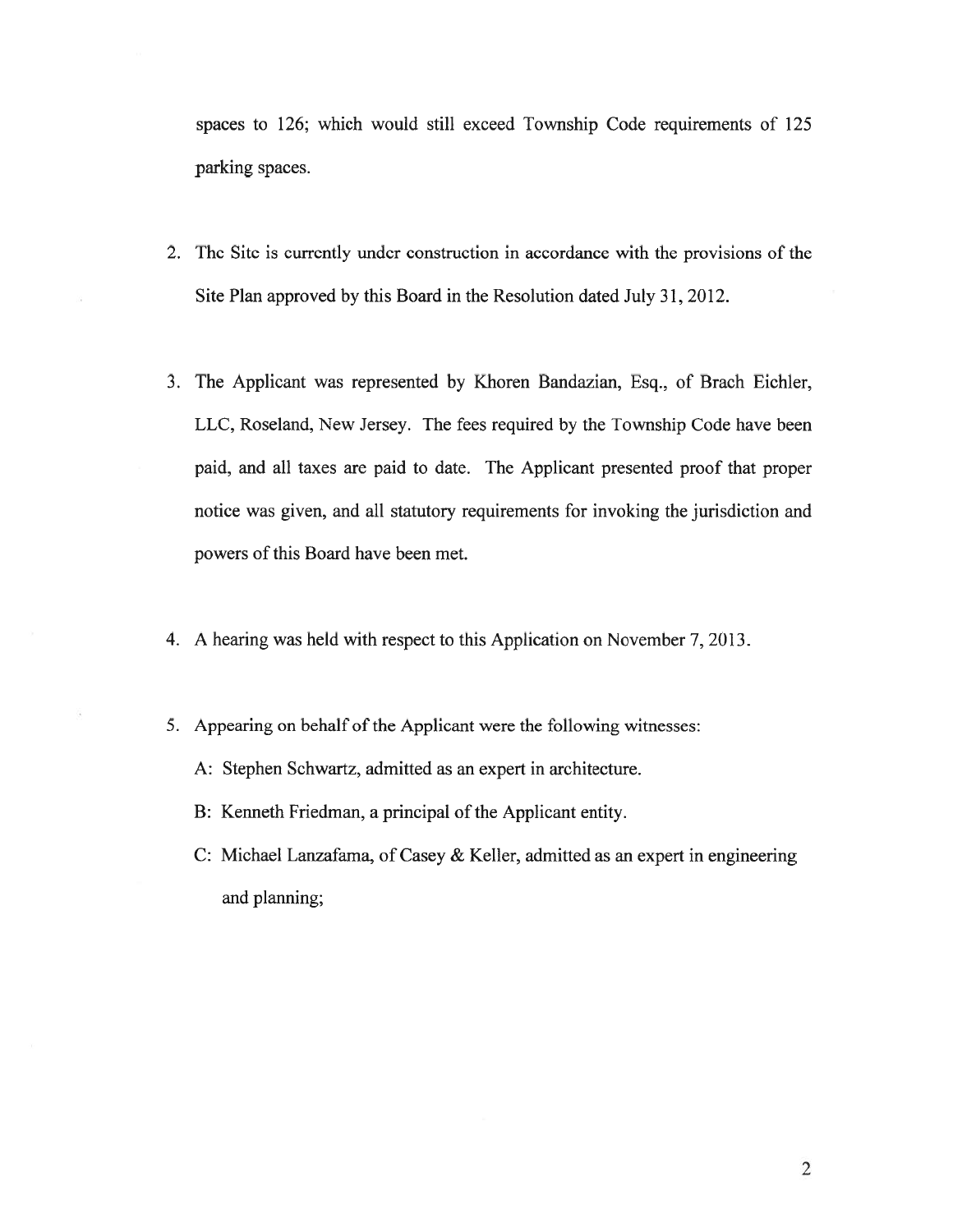## FINDINGS OF FACT

- 1. The Applicant submitted an Amended Site Plan Drawing No. 4 prepared by Michael I. Lanzafama, of Casey & Keller, dated 09-09-10 with <sup>a</sup> final revision date of 10-03-13.
- 2. The Site is <sup>a</sup> corner property at the intersection of West Northfield Road and West Mt. Pleasant Avenue, and is currently under construction for <sup>a</sup> building that will have two principal tenants, <sup>a</sup> CVS Pharmacy and <sup>a</sup> Bottle King liquor store. The Applicant requests certain modifications to the Site Plan that was approved by this Board on July 31, 2012.
- 3. The Applicant requested, pursuan<sup>t</sup> to an elevation plan submitted by SWS Architects, dated 15 OCT 2013 and signed by Stephen W. Schwartz, AlA Architect, that the wall signs on the street frontages of the Bottle King store be increased from the approved 2.5-foot letter height, with <sup>a</sup> taller crown logo, to lettering 4 feet in height with no logo. The length of the signs as shown on said plan would increase to 37 feet 6 inches. The signs would have internally illuminated channel letters and would then be the same height as the signs approved for the CVS Pharmacy. A question arose as to whether the lattice on which the signage is mounted should be included in determining the overall size of the sign. The consensus of the Board was that the lattice is not <sup>a</sup> par<sup>t</sup> of the sign, but is <sup>a</sup> portion of the building on which the sign is mounted.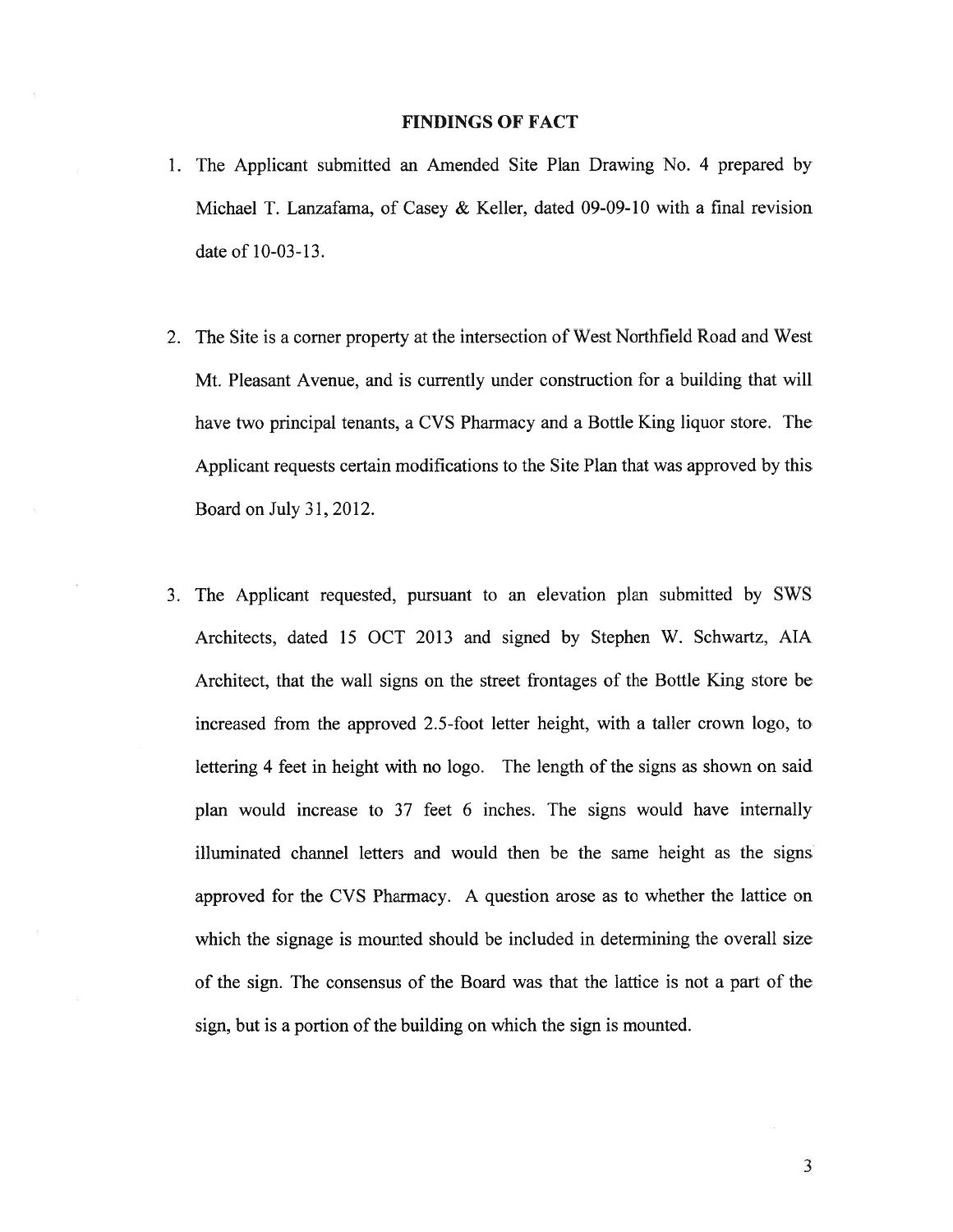- 4. The Applicant also requested an increase in the size of the flagpole from the 45 foot height as approved to 60 feet and relocation of the flagpole to <sup>a</sup> higher location that is in the parking area. Township Code Section 170-87.S.(2) limits <sup>a</sup> flagpole to <sup>a</sup> maximum height of 45 feet. The proposed flagpole would be used to fly only an American Flag and would be illuminated at night. The Applicant, during the course of the proceeding, amended the Application to reduce the reques<sup>t</sup> to <sup>a</sup> 50-foot high flagpole and to limit the size of the flag to 10 feet by 15 feet. The Applicant indicated that the additional pole height would permit <sup>a</sup> patriotic display of the American Flag that would be visible to approaching motorists at an intersection that serves as <sup>a</sup> gateway to Livingston, and will provide an aesthetic presence without any significant impact to the Zoning Plan. The flagpole itself is not an imposing or massive structure. The benefits of permitting this structure outweigh any potential detriment.
- 5. The Applicant also requested the addition of two more "directional" signs in relation to the Harvest Lane driveway. A sign at the Harvest Lane driveway entrance would measure 2 feet by 4 feet, would be elevated 2 feet above ground, and would bear the names of the tenants with <sup>a</sup> directional arrow. Because the names of the tenants are listed it cannot be classified as an exit, entrance or conditions of use sign permitted by Township Code Section 170-90.A.(3) and <sup>a</sup> variance is required. The second proposed, sign would be at the intersection of that driveway with the southbound aisle of the parking area, would contain <sup>a</sup> directional arrow and the lettering "Exit to Route 10". It would measure 3 feet in

4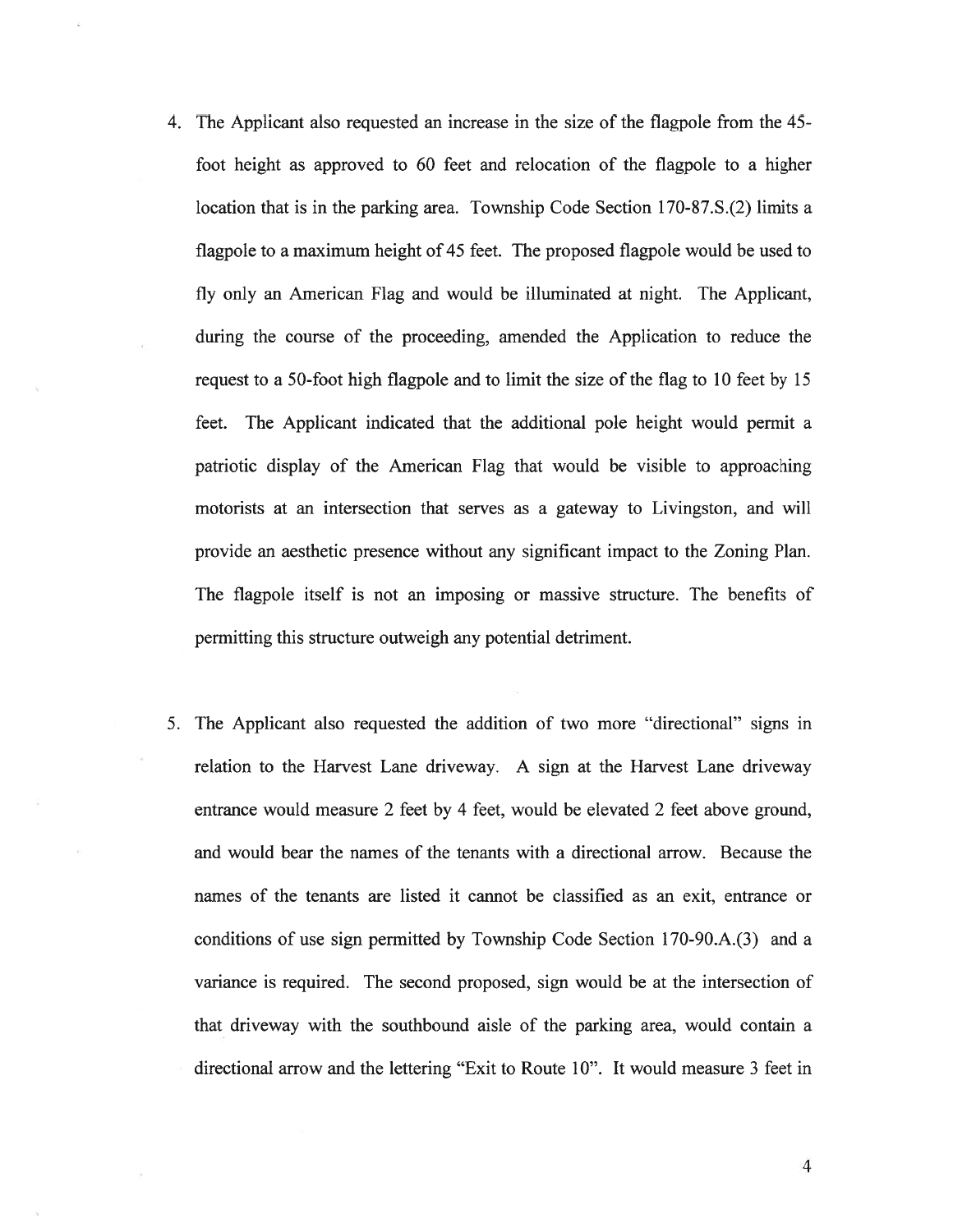width by 2 feet in height and would also be mounted 2 feet above grade. The Board determined that this sign does qualify as <sup>a</sup> directional sign so that <sup>a</sup> variance is not required. Each sign would have ground lighting that would be shielded to preven<sup>t</sup> light from spilling pas<sup>t</sup> the sign.

- 6. The Resolution approved on July 31, 2012 granted <sup>a</sup> variance for <sup>a</sup> monument sign at the corner of the West Mt. Pleasant Avenue/West Northfield Road intersection that would identify the tenants. The Applicant now wishes to vacate that variance and replace the monument sign with <sup>a</sup> sign mounted on the face of the retaining wall at the intersection. The sign would contain the lettering "Livingston Circle" and <sup>a</sup> graphic in the shape of <sup>a</sup> large letter "C". It would be ground illuminated. Including the graphic, the sign would be 48 inches tall and approximately 8 feet wide. The graphic would extend above the top of the retaining wall. Evergreen shrubbery behind the wall would protect persons on the site from light spillover. This sign would be less imposing than the monument sign but would provide better identification of the Site itself for approaching motorists.
- 7. To accommodate the flagpole at the new location, the Applicant requested <sup>a</sup> modification to the approved parking to reduce the number of spaces from 128 spaces to 126; which would still exceed the Township Code requirement of 125 parking spaces.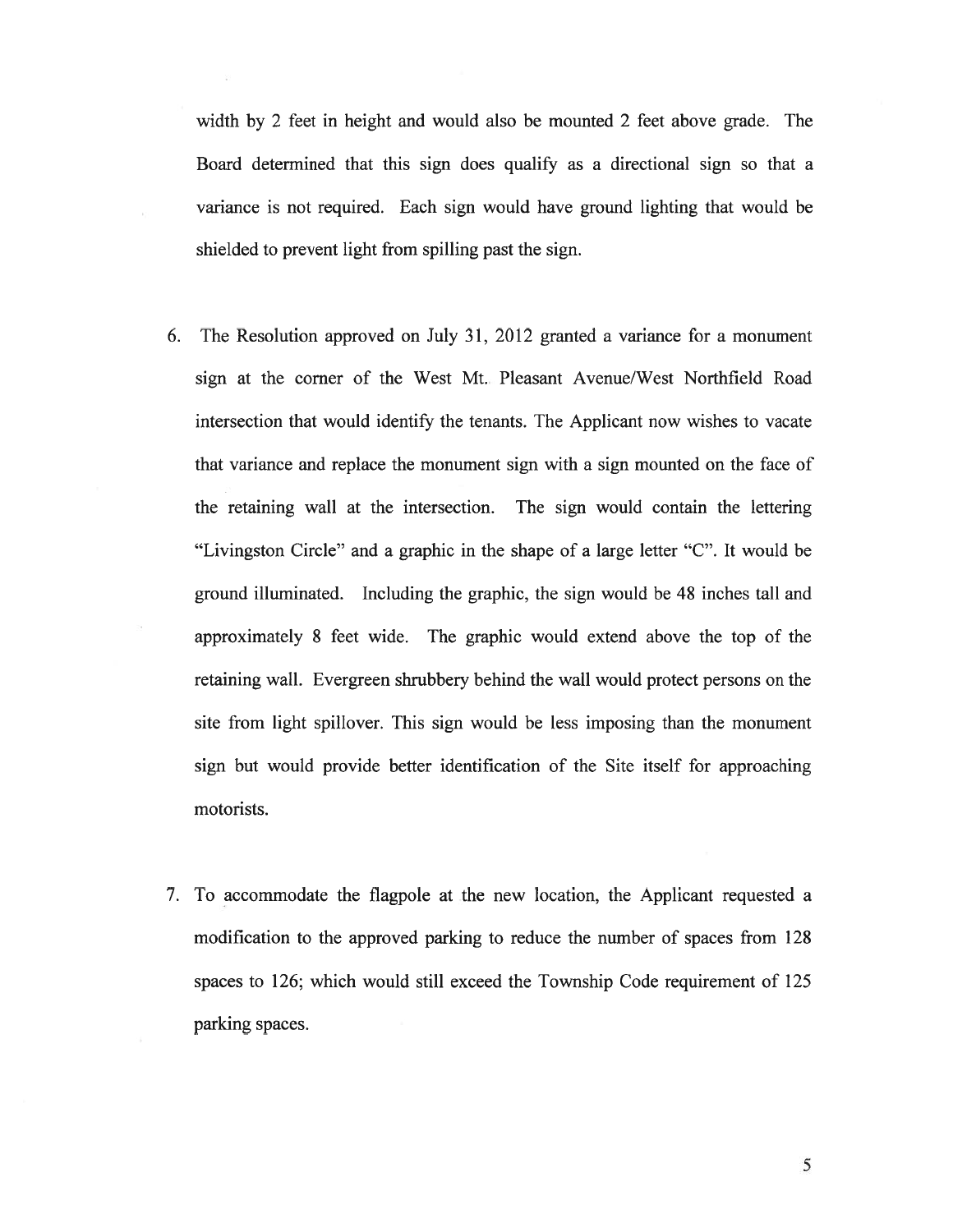8. The Applicant requested the following variances with respec<sup>t</sup> to the Application:

A: The Applicant proposes <sup>a</sup> 50-foot high flagpole, whereas 45 feet is permitted under Code Section 1 70-87.S.(2); resulting in <sup>a</sup> reques<sup>t</sup> for <sup>a</sup> variance of 5 feet.

13: The Applicant proposes two additional free standing signs in relation to the Harvest Lane driveway, both of which would have ground illumination. The sign at the Harvest Lane entry to the driveway would contain the names of the tenants; which sign therefore violates the provisions of Code Section 170-90.A.(3) and the Applicant requests <sup>a</sup> variance to permit said sign.

C. The Applicant proposes <sup>a</sup> sign on the retaining wall to replace the approved monument sign at the intersection of West Mt. Pleasant Avenue and West Northfield Road; resulting in <sup>a</sup> reques<sup>t</sup> to vacate the variance for the monument sign and need for the gran<sup>t</sup> of <sup>a</sup> variance for <sup>a</sup> sign on the retaining wall.

# CONCLUSIONS OF THE BOARD

- 1. The Board grants Preliminary and Final Site Plan approval for the Amended Application as requested by the Applicant and modified in the course of the hearing, and grants the variances as set forth further herein.
- 2. The Board finds that the 5-foot height variance from Township Code Section 170- 87.S.(2) requested for the flagpole can be granted, pursuan<sup>t</sup> to N.J.S.40:55D-

6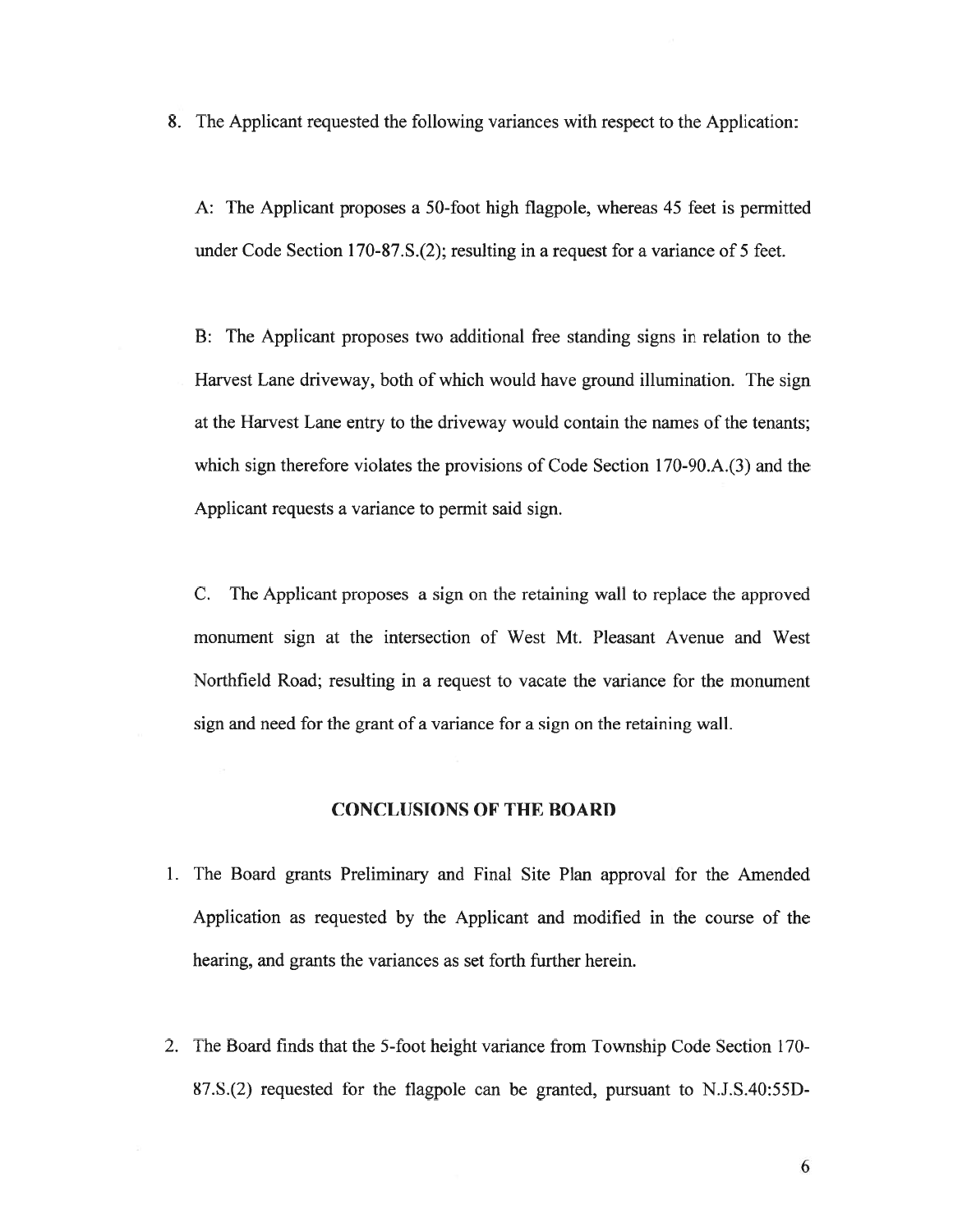70.c.(2), in that it will allow appropriate patriotic display of the American Flag, will be an esthetic attraction identifying the Site, will not have any significant negative impact on neighbors or the Zone Plan or Zoning Ordinance, and that the benefits of <sup>a</sup> gran<sup>t</sup> of the variance would substantially outweigh any detriment.

- 3. The Board finds that <sup>a</sup> variance from the restrictions of Township Code Section 1 70-90.A.(3) for the ground sign at the entrance from Harvest Lane will assist traffic entering the Site from Harvest Lane. This sign will improve traffic safety and will provide appropriate and adequate directional information for motorists. This will not have any negative impact on the Zone Plan or Zoning Ordinance and the benefits of granting the variance would substantially outweigh any detriment.
- 4. The Board finds that the proposed directional sign at the intersection of the Harvest Lane driveway with the southbound aisle of the parking area that would contain <sup>a</sup> directional arrow and the lettering "Exit to Route 10" is an appropriate directional sign.
- 5. The Board finds that the proposed lettering, without <sup>a</sup> logo, for the two Bottle King wall signs at 48 inches in height is permitted by the Township Code and that the lattice on which each sign is to be mounted is not par<sup>t</sup> of the sign itself.
- 6. The Board finds that the proposed sign to be placed on the face of the retaining wall at the intersection of West Mt. Pleasant Avenue and West Northfield Road is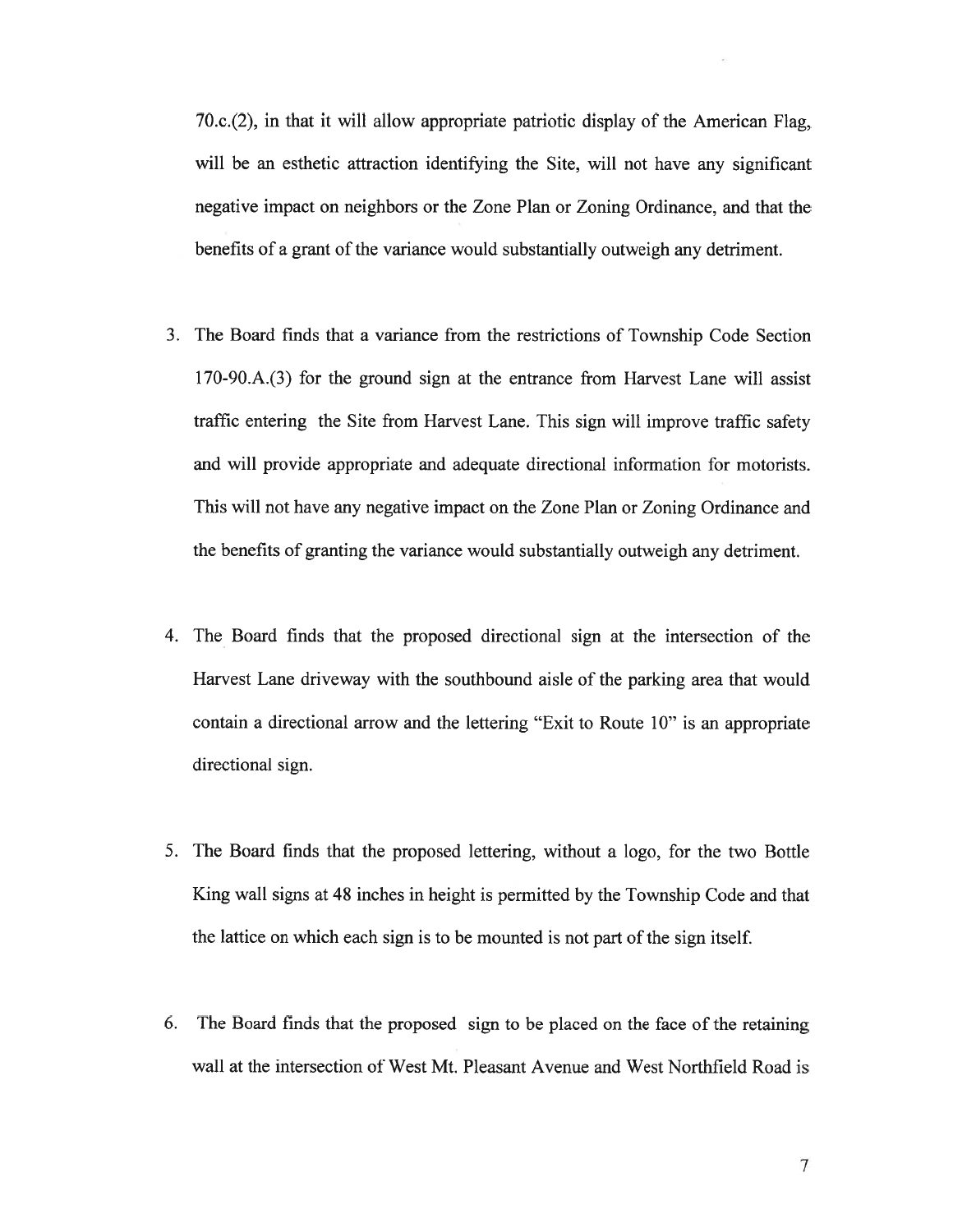<sup>a</sup> sign for which <sup>a</sup> variance is required; as there is no provision of the Township Code that permits such <sup>a</sup> sign. The sign will serve the useful purpose of identifying the Site in <sup>a</sup> manner that is less obtrusive and imposing than the previously authorized monument sign. Grant of the variance would not have any negative impact on the Zone Plan or Zoning Ordinance, there would be no significant detriment and the benefit would substantially outweigh any detriment.

- 7. The variance permitting <sup>a</sup> monument sign on the Site at the intersection of West M. Pleasant Avenue and West Northfield Road is no longer required.
- 8. For the reasons described in the preceding paragraphs the requested variances described therein are hereby granted, and the variance for <sup>a</sup> monument sign is hereby vacated as requested by the Applicant.
- 9. The approvals contained herein are subject to the following conditions:
- a. The flagpole shall be used only for the display of an American Flag, that such flag shall not be larger in size than <sup>10</sup> feet by <sup>15</sup> feet, and that appropriate illumination of the flag shall be shielded in such <sup>a</sup> manner as to preven<sup>t</sup> the light source from being <sup>a</sup> distraction to drivers or pedestrians.
- b. All Conditions of the July 31, 2012 Resolution remain in fill force and effect.